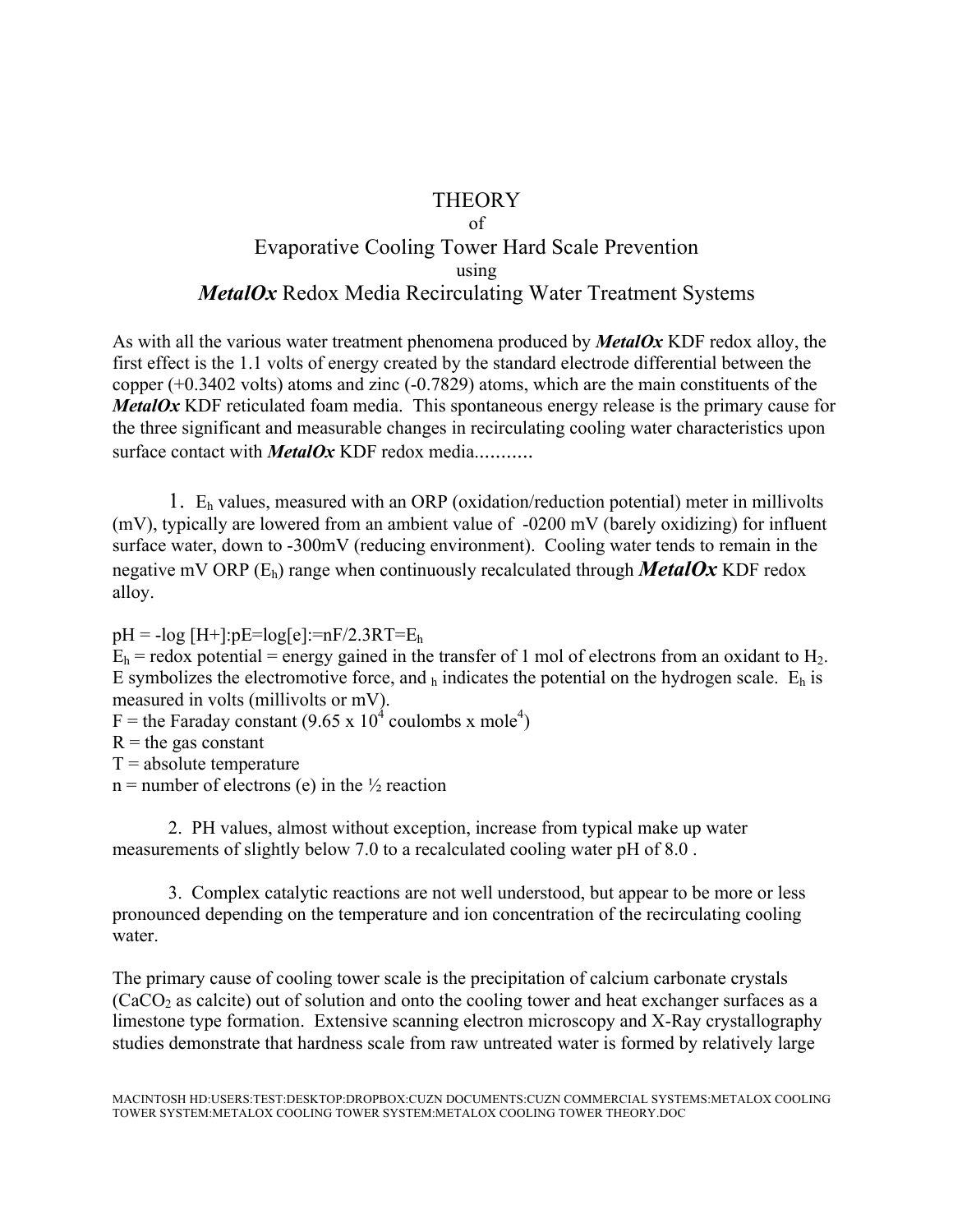and irregularly shaped acicular crystals of calcium and magnesium minerals. These ionic salts form a hard, insoluble and interlocking network of vitreous limestone or dolomitic limestone scale. Water treated through *MetalOx* KDF redox media radically alter the morphology of the insoluble calcium/magnesium carbonate crystals to relatively small, evenly shaped rounded grains and rods that from an unconsolidated powdery compound  $(CaCO<sub>3</sub>$  as aragonite) that refuses to adhere to metallic, plastic and ceramic surfaces: a majority of which is simply removed by physical filtration. The theory is lower ORP water prevents formation of calcite crystals caused by the "extra" electrons available in the reducing environment. Increased electron activity seems to prohibit calcite crystal lattice growth, thereby permitting the formation of cryptocrystalline aragonite. The corresponding rise in both pH and ion concentration in the recirculating cooling water will , of course, increase precipitation of aragonite out of solution. Calcium carbonate solubility is inversely proportional to increased water temperature, i.e. the warmer the water, the more calcium carbonate precipitates from solution. ORP  $(E_h)$  is a measure of the readiness or relative ease to part with (or exchange) electrons; with values in mV related to the pH of water.

Calcium and magnesium are both considered light metals and their associated soluble cations behave in *MetalOx* KDF redox media treated water, to a degree, like their heavy metal cation counterparts. Therefore, the typical heavy metal reduction reaction is weakly or partially translated to the calcium and magnesium cations. Anecdotal reports from a wide range of end users have indicated small reductions of mineral hardness using *MetalOx* KDF media; always by physical filtration of the precipitated calcium/magnesium oxides and hydroxides, since both Ca and Mg are relatively reactive in an aqueous solution.

From the scanning electron microscopy photographs we can see structural change in the calcium carbonate (calcite for raw untreated water and aragonite for water filtered through KDF). Since cooling towers hard scale is, in the main, a crystalline structure, it has been observed in virtually all cases that the KDF redox media has changed the electro-mechanical structure of hard scale. This change in water character allows the remaining mineral hardness to form a more rounded crystal which is observed in cooling towers as a soft scale that can be hosed from the surfaces of the tower. The absence of the dendrite-like shapes of hard scale result in a scale that does not cling to surfaces. When this theory is proved conclusively, the potential for maintaining cooling tower efficiency in the presence of hard water will be fully realized. In fact, some cooling water treatment end users are running their towers at TDS levels exceeding 12,000 ppm. Using traditional methods of tower maintenance, TDS levels such as this would lead to scaling of an unprecedented nature followed by the failure of the equipment that the tower is attempting to cool. At least one industrial cooling tower has been running at this level for more that two years with clear water and no discernible scale.

One would expect relative high readings of dissolved oxygen in recirculating cooling water due to the fact that an evaporate cooling tower acts as a large air scour system. Therefore, air gases (oxygen) and particulates are continually being introduced into the cooling water at the air/water interface. But on cooling towers treated with KDF redox media, the dissolved oxygen reading are relatively low. It is sell accepted that dissolved oxygen promotes corrosion within a cooling